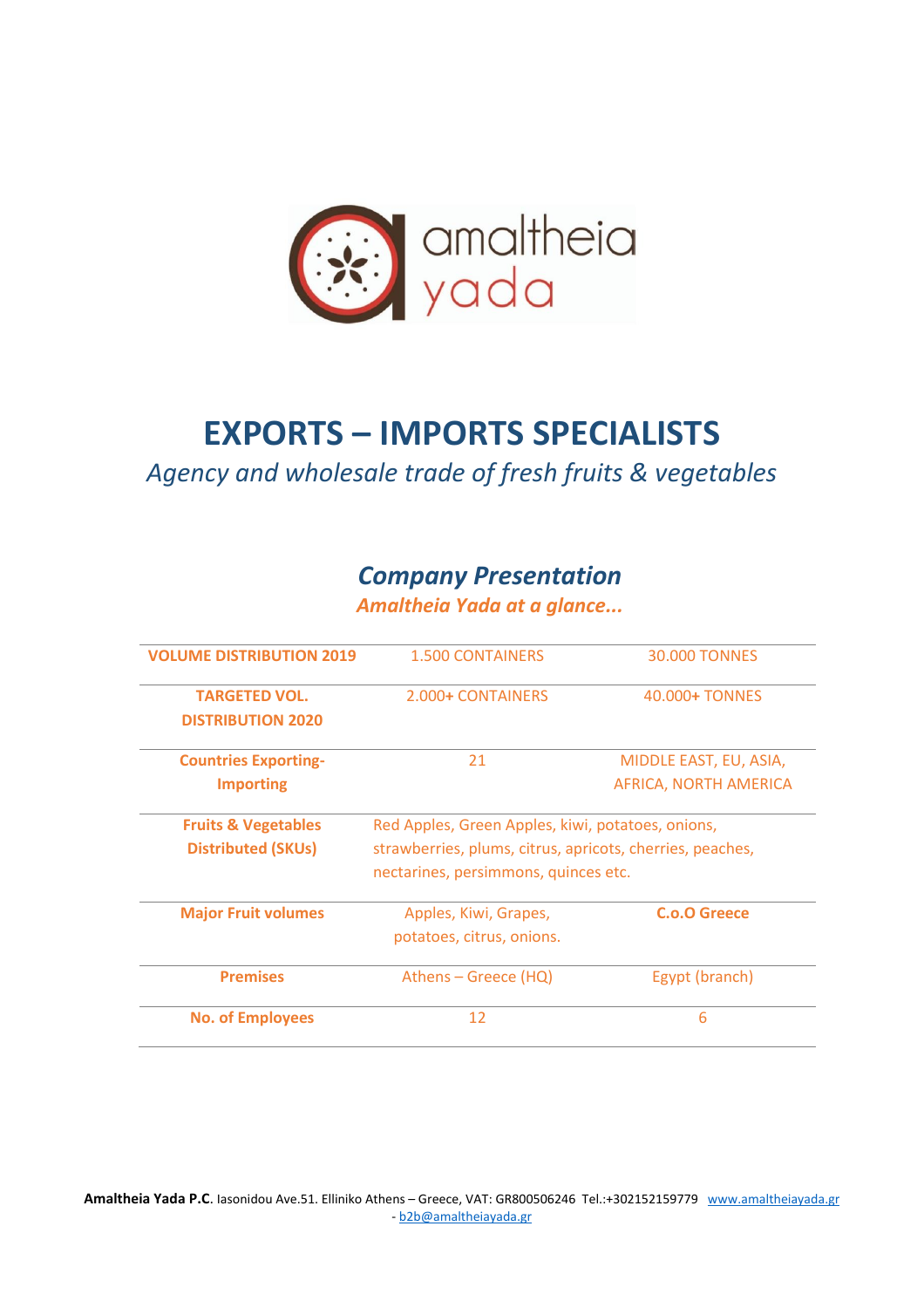## *The Myth of Amaltheia*

When Rhea gave birth to Zeus, she put him in a cave, located at Mount Ida in the island of Crete. In this way, his father Cronus would be unable to find him and swallow him, which he had done with his previous children. There, it was the goat Amalthea (Amaltheia) that nourished Zeus with her milk until he was grown up.

One day, as young Zeus played with Amalthea, he accidentally broke off her horn. To make up for it and as a sign of gratitude, Zeus blessed the broken horn, so that its owner would find everything they desired in it. It became known as the Horn of Amalthea or the Cornucopia, an eternal symbol of abundance. When Amalthea died, Zeus used her hide to create his thunder-shield (the Aegis).

## **Our Story**

**Amaltheia Yada P.C.** was established in 2013 in Athens, GREECE by Mr. Stavros Tsouvalas, Mr. Baset Elbahy and Mr. Mohamed Naguib. We are specialized in the services of importing, exporting, sorting, packaging and standardizing only the highest quality of agricultural products from Greece, Poland, Egypt and other countries all around the world. Since 2016 we are a member of the Arab-Hellenic Chamber of Commerce and Development in Athens.

From the very start Amaltheia Yada has experienced constant demand for fresh quality fruits and vegetables. After, achieving many important partnerships and collaborations with Greek producers and foreign wholesalers, Amaltheia Yada has become one of the leading companies in Greece in the sector of fresh fruits, vegetables and olive oil exports.

Due to the great demand for Greek fruits in Egypt Amaltheia Yada has established a branch there and has become a leading supplier of the Egyptian fruits market.

Amaltheia Yada P.C. trades only high-quality fruits and vegetables, currently positioned as one of the top brand names for the leading importing companies in the markets of Middle East, Northern Africa and Europe.

### *Our Vision*

Our love and dedication to high quality products and services has led us to become one of the leading companies in Greece as importers and exporters of fresh fruits and vegetables in the last 5 years.

Our vision is to become one of the largest trade partners of fresh fruits and vegetables in the Mediterranean. India, China, Canada and South America are target markets for the upcoming years, planning to make our brand name well-known in every corner of the world.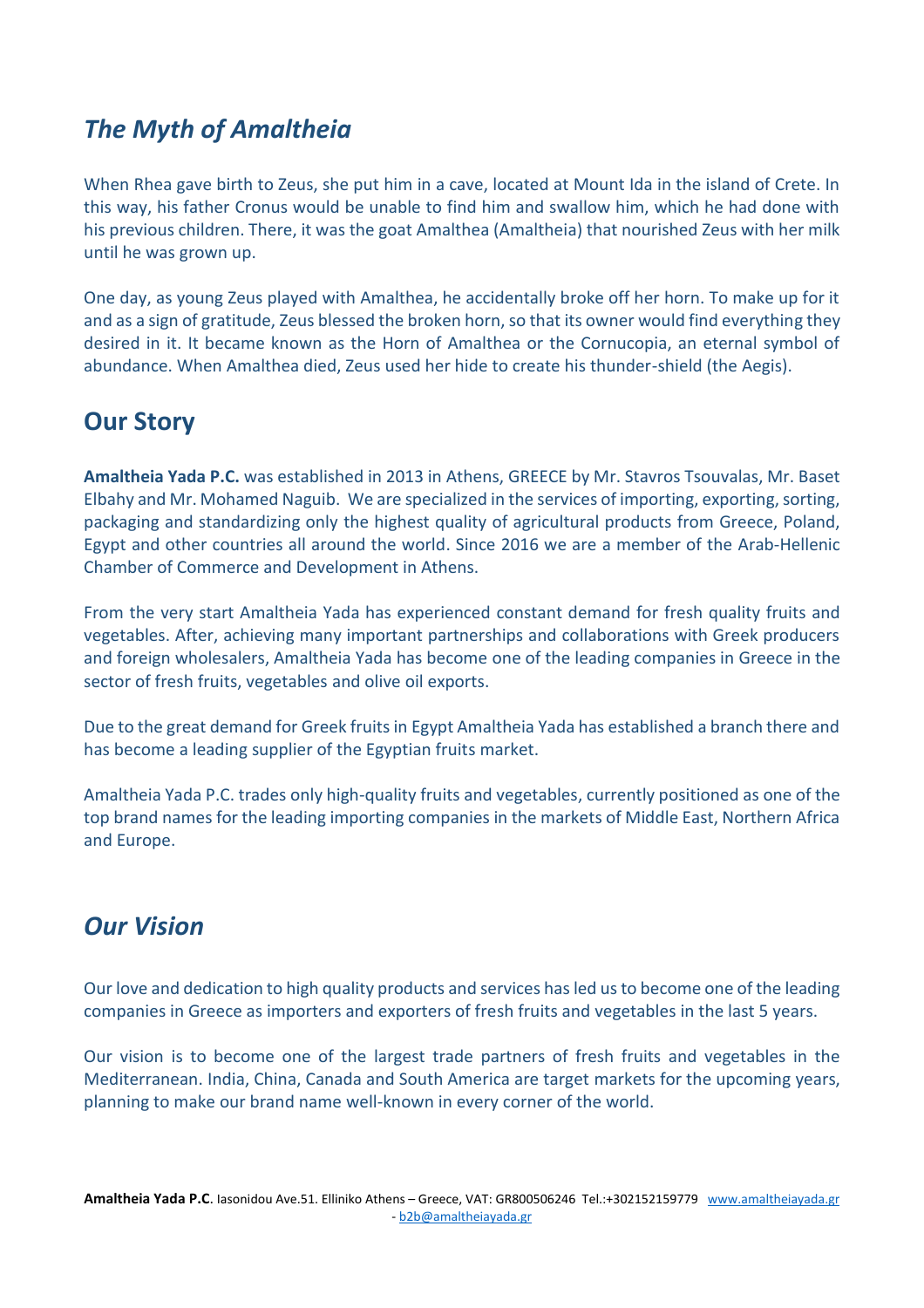## *Exports Services*

#### **OVERVIEW**

Our Exports Services team which is consisted of high skilled experts, navigates the latest regulations, minimizes paperwork, expedites transit and lowers shipping costs with truly personalized service. We assist our partners complete the export process in the fastest and most reliable way from the initial stage of order taking to the final stage of product delivery.

Our core philosophy is to provide optimum guidance and control at every step of the export process:

- $\triangleright$  product availability and pricing
- $\triangleright$  comprehensive quality check
- $\triangleright$  packaging suggestions and implementation
- ➢ transportation
- $\triangleright$  customs clearance
- $\triangleright$  insurance and shipping

#### **SHIPPING & TRANSPORTATION**

Due to our close cooperation with the biggest freight forwarders we can obtain the most competitive prices. We distribute to:

- ✓ Wholesales Markets
- $\checkmark$  Global Markets
- ✓ Supermarkets

In addition, we provide integrated network of resources of road, rail and air transportation upon request.

Whether you choose to transport goods using air or sea-freights, you can solely depend on our experienced professionals to advice you on the fastest, safest and best value carrier for all of your import and export services.

Amaltheia's Exports Services offer the optimum product quality guarantee, coordination of worldwide transport arrangements, support for full containers load, consolidation of multiple suppliers, arrangements for hazardous and oversized cargo, a weekly consolidation shipment and much more!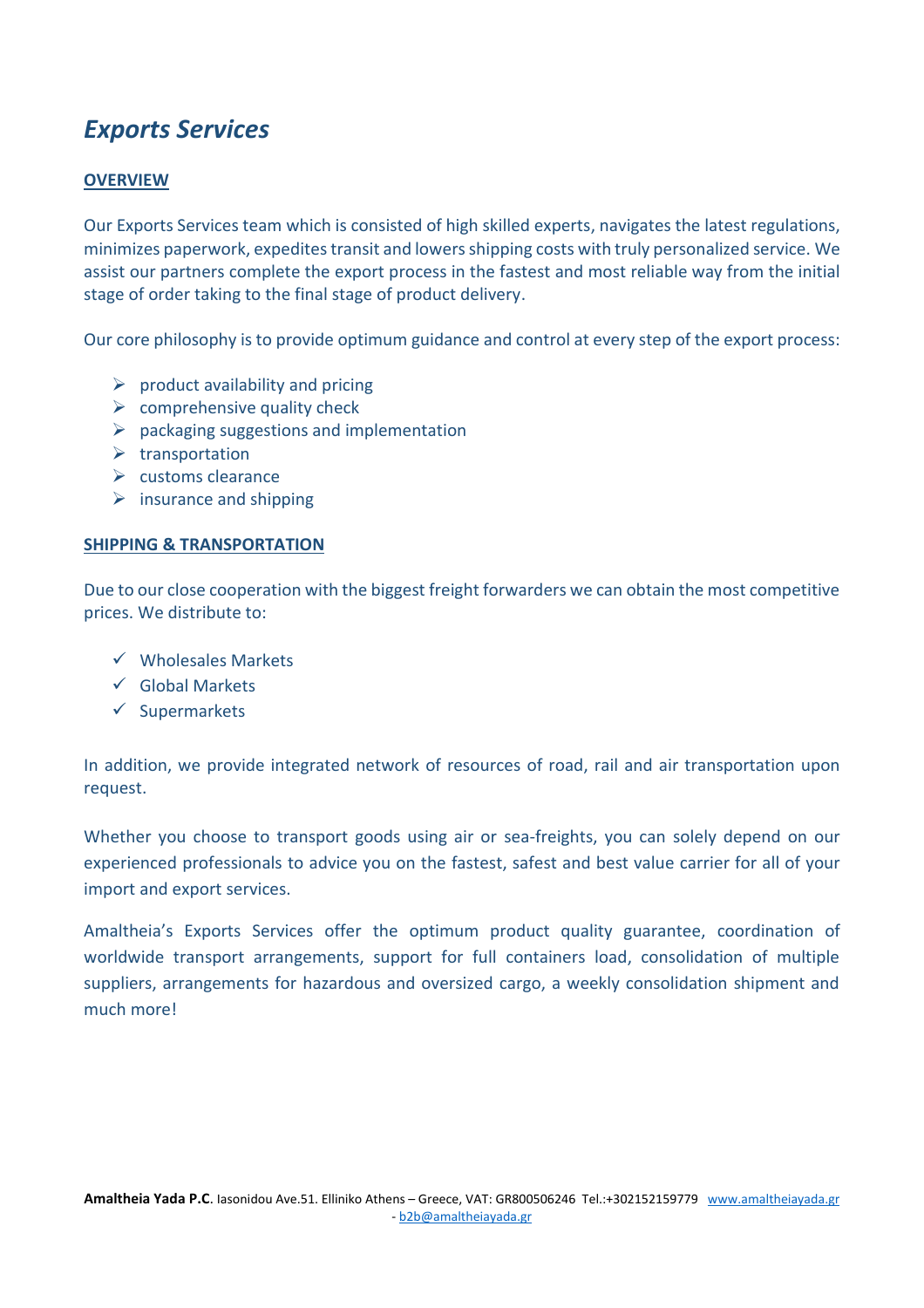#### **QUALITY CONTROL**

Amaltheia's Quality Control department **(CERTIFIED BY ISO 9001:2015)** consists of experts having a deep knowledge in the fruits & vegetables industry. We provide guidelines to our partners in order to ensure the highest standards and practices of safety and quality, thus minimizing any risks that may arise.

Our suppliers are passionate and experienced growers, owners of family farms who are carefully selected one by one based on our rigorous quality standards, committed to deliver the highest quality products.

It is of great importance for us to deliver fresh products at the best quality and that is why we are present to check the products at the time of packaging. If the products do not meet predetermined requirements we do not proceed with the order.

According to the principles of Food Safety and Food Quality, we are implementing our quality control standards through the following guidelines:

- $\triangleright$  Guidelines for agricultural production
- $\triangleright$  Guidelines for food processing, handling, packaging
- $\triangleright$  Guidelines for proper hygiene and sanitation

#### *Products*

Product volumes currently being distributed by Amaltheia Yada exceeds 1.500 containers per year of fresh seasonal fruits and vegetables mainly from Greece and other European countries.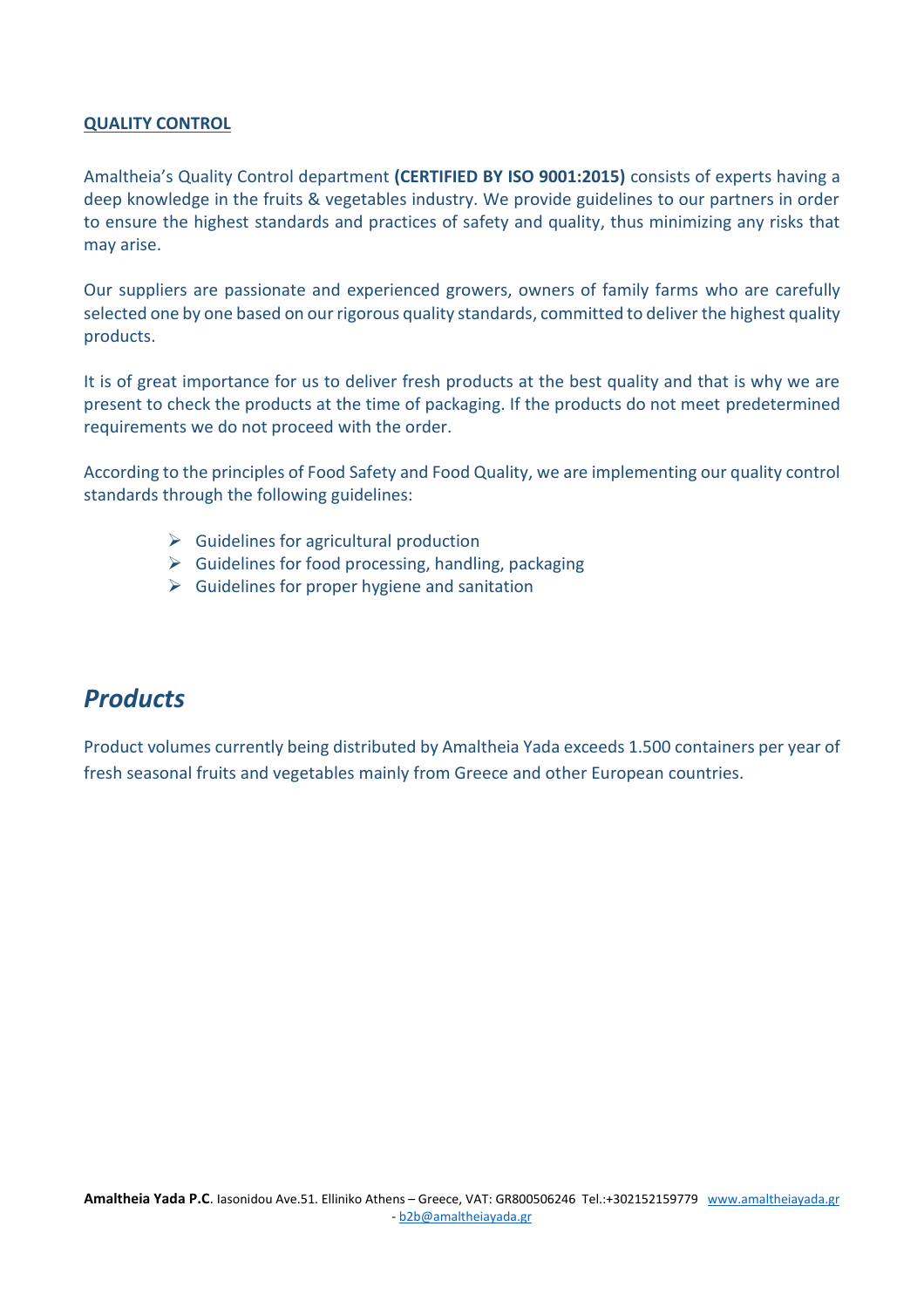#### **AVAILABILITY - SEASONALITY**



**Amaltheia Yada P.C**. Iasonidou Ave.51. Elliniko Athens – Greece, VAT: GR800506246 Tel.:+302152159779 [www.amaltheiayada.gr](http://www.amaltheiayada.gr/)  - [b2b@amaltheiayada.gr](mailto:b2b@amaltheiayada.gr)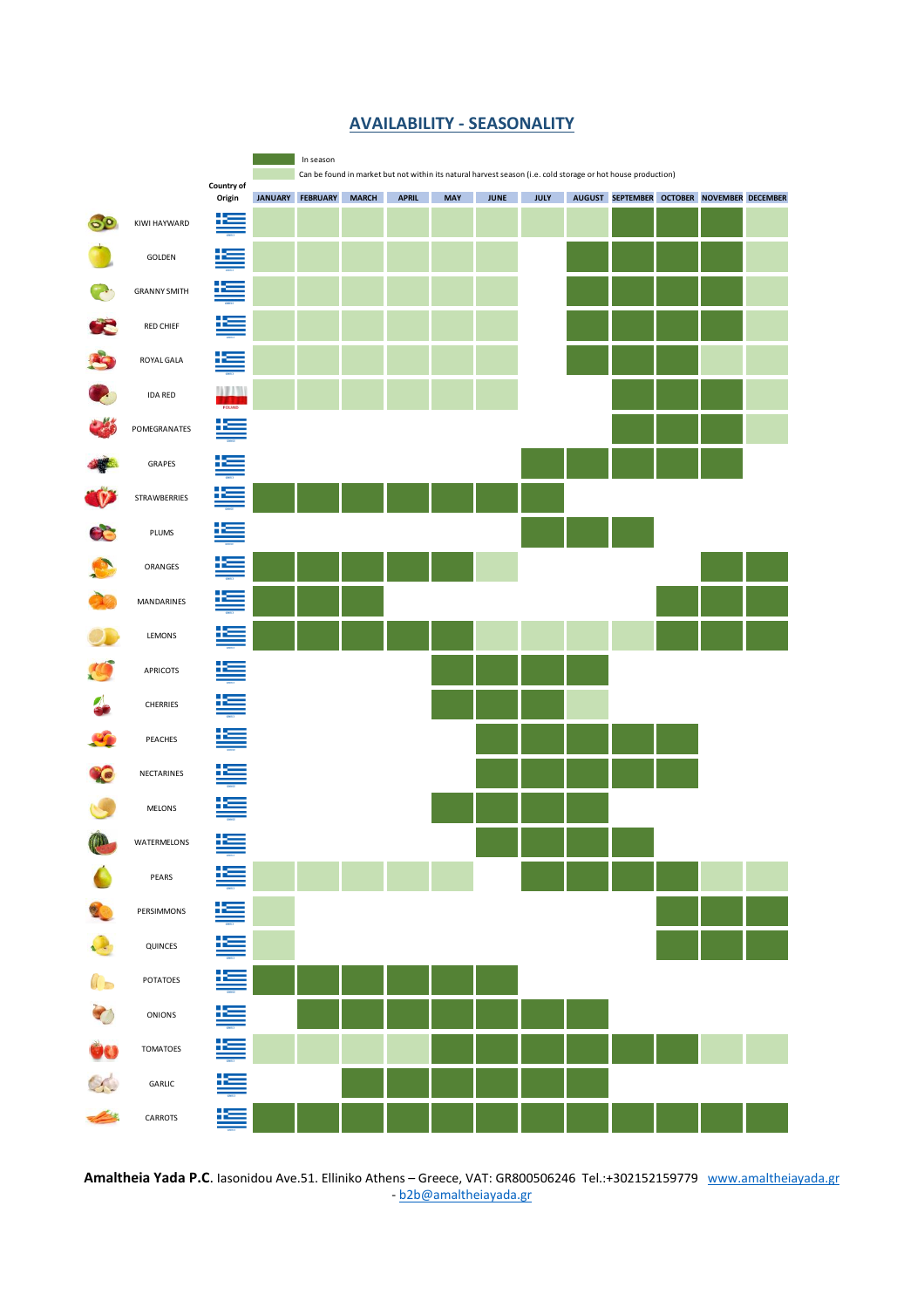

**Amaltheia Yada P.C**. Iasonidou Ave.51. Elliniko Athens – Greece, VAT: GR800506246 Tel.:+302152159779 [www.amaltheiayada.gr](http://www.amaltheiayada.gr/)